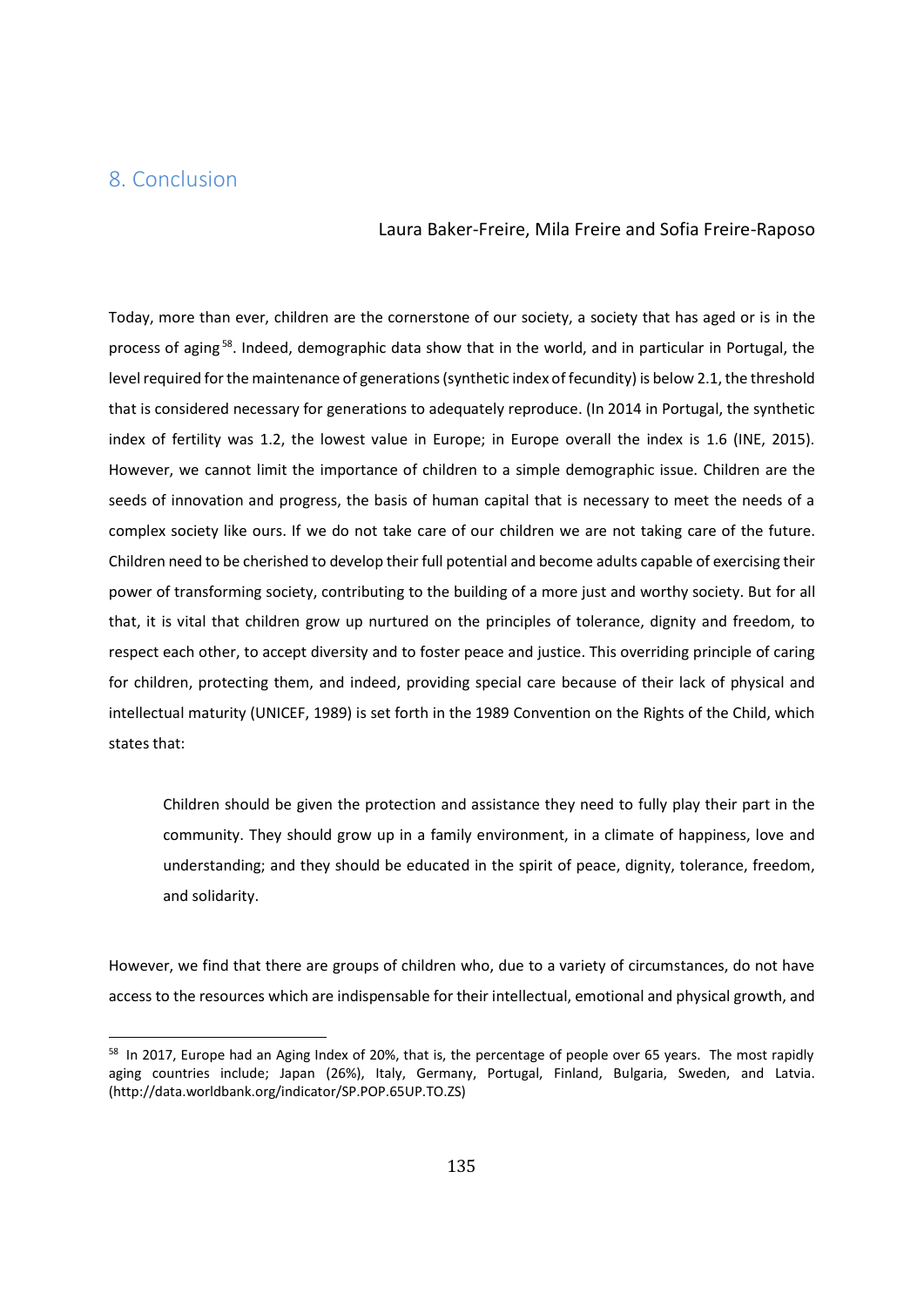as such, these children are kept from contributing to society with their full potential. According to data presented by M. Freire, quoting The Lancet (2007), more than 200 million children under five years of age are doomed to fall below their functional potential due to poverty, nutritional deficiency, and lack of learning opportunities. From a different but equally important perspective, it is worth noting the increase in Portugal in the number of cases of children exposed to behaviors that compromise the child's wellbeing and development (which include domestic violence and drug use). In 2014, more than 19,000 of these cases were reported to Commission for the Protection of Children and Young People. At a less global level, S. Rufino asserts that currently cases of domestic violence are the main problem addressed by the Commission for the Protection of Children and Young People of Tavira. She also emphasizes that there<br>has been a concurrent increase in the number of young people who engage in "at-risk" behavior. The domestic violence that places children in situations of great vulnerability is not a problem exclusive to Portugal. It Is a worldwide problem, and research in the United States shows that in 2003, about 42 percent of children were exposed to or were victims of domestic violence (Moore et al., 2007). Furthermore, children in households with domestic violence have been found to be fifteen times more likely to be abused than children in non-violent homes (Volpe, 1996). Domestic violence (either directly inflicted on children, or indirectly because they witness a serious conflict between parents) severely compromises the child's development (as reported by P. Piedade and L. Picoito, citing Machado & Gonçalves, 2002), increasing the propensity for depression and low self-esteem, as well as poor school performance. Intergenerational results are also produced, as abused children tend to replicate patterns of violence with their partners and their children (Laing & Bobic, 2002).

Thus, identifying children at risk and those facing neglect and abuse, and implementing adequate preventive programs (and remedial programs whenever necessary) are the major challenges of contemporary social policy. We cannot accept things as they currently are. We have to rethink the present situation with a view to transforming the world. D. Frey quotes Robert Kennedy in stressing the importance of looking at the present picture with a view to building a better world: "Some men see things as they are and ask, Why? Other men dream things the way they could be and ask, Why not?"

This risk to our children should be a concern for all of civil society and not only of international organizations such as UNICEF, OECD, World Bank, etc. And in fact, we observe a growing number of local and international philanthropic organizations, research, and policy institutions that are studying and developing policies for successful intervention in these issues.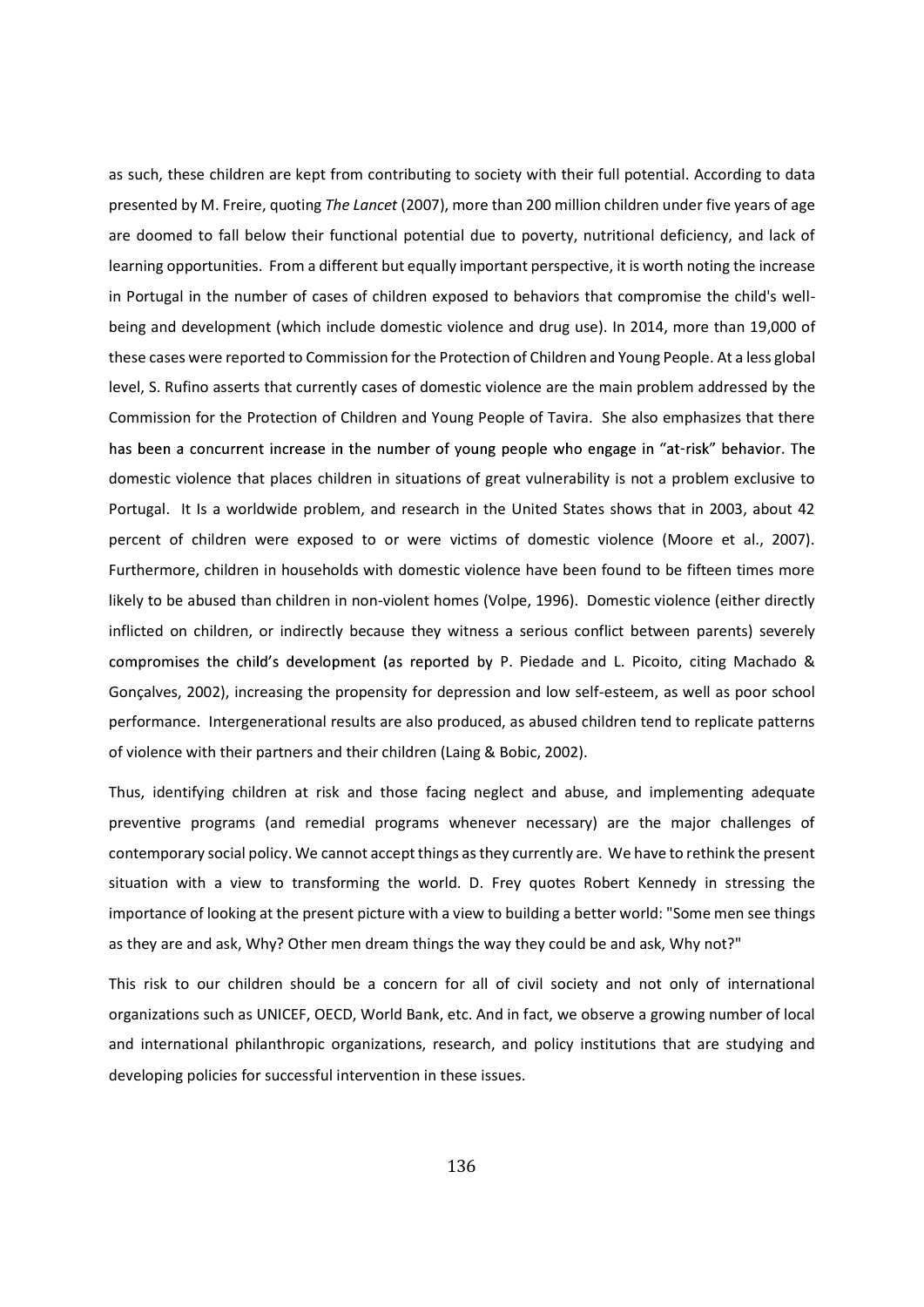Since Soroptimist International is an organization of professional women volunteers, who advocate for human rights and gender equality issues we considered that as members of the Soroptimist Club of Tavira, with our many capacities and resources, we could edit a book through (and with) which we could bring into focus the above issues and define a path for our involvement and contribution to society. Due to the complexity of this multifaceted problem, the issue of children at risk and in danger requires a multidisciplinary approach. In this context, for this publication we have considered different perspectives: historical, legal and social work, psychological, community, educational and the associated economic and social inequalities. In each aspect, we have sought to take an analytical approach and to explore particular cases that help highlight the major challenges and potential for action by civil society. In formulating a conclusion, our objective is to emphasize the main ideas presented here and based on these ideas to envision future lines of work.

In this book we focus on the idea of a child at risk, which we explore from a macro (socioeconomic-urban) and public health perspective, and then focus on children at risk and children in situation of abuse and neglect, from a historical, legal, clinical, and educational perspective. According to D. Frey, the idea of a child at risk underlies the idea of vulnerability. D. Frey identifies five areas of risk that are especially relevant to a child's healthy development: maternal factors, nutritional deficits, environmental contaminants, injuries / trauma, and psycho-social stress. It is the interaction between these risk areas and economic, social, socio-cultural, educational, nutritional and physical resources, which leads to greater (or lesser) vulnerability, i.e., to a greater or lesser probability of a healthy development (or not). It is clear that some children are more vulnerable to certain risk areas and their negative effects than others. Those most vulnerable develop psychological and behavioral problems, exhibit poor school performance, personality problems, and poor assimilation into the family and society.

M. Freire explores the issues of children at risk from an economic and urban perspective. According to this perspective, continuous growth and technological change, as well as the unequal distribution of income and increasingly unequal living conditions constitute important risk factors for children. In fact, according to M. Freire, in the wake of this unequal distribution of income and resources (material and spiritual) are children, many of whom are born into a milieu without the minimum conditions of adequate nutrition, encouragement, health, safety and stability. Biological and psycho-social factors associated with poverty accentuate the inequalities in the development of these young children, limiting their school performance and adult productivity, thus perpetuating the vicious cycle of poverty.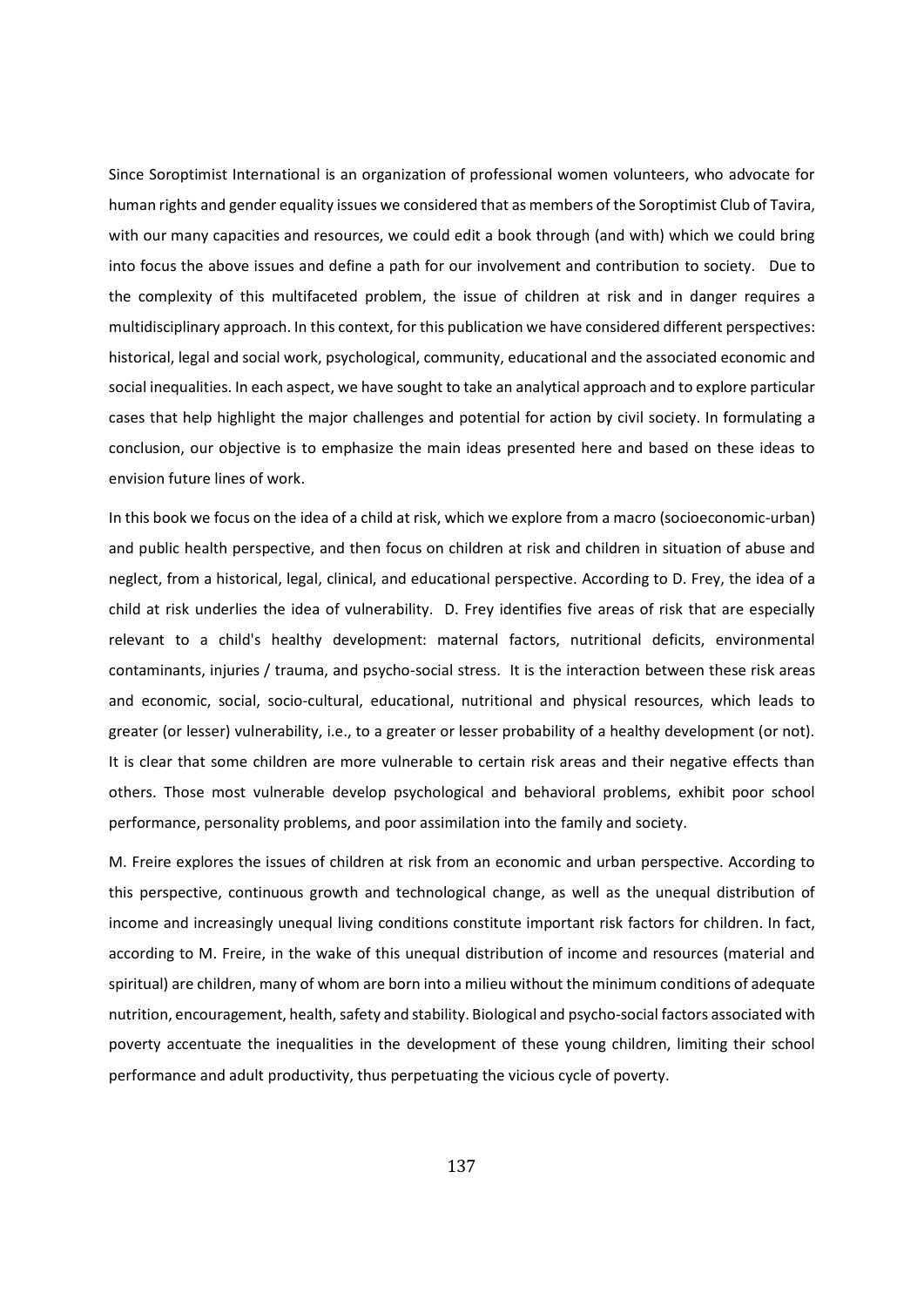But the circumstances of today's world do not only affect the children who are in the most disadvantaged situations; these circumstances create great vulnerability in families, which is conducive to the development of domestic violence, leading to situations of humiliation, inequality and injustice that are very difficult to solve. Unfortunately, domestic violence is transversal, making victims not only among women but also among children, the elderly and the disabled. In Portugal, domestic violence is a crime according to the Penal Code, as referred to by P. Piedade and L. Picoito. The definitions of domestic violence are clear and legal consequences involve criminal sentences of one to ten years, depending on the type of violence and whether it is perpetrated against spouses or children.

This legal framework, although clear, cannot resolve all cases of domestic violence. To begin with, legal action requires a formal complaint from the victim. Often, the humiliated and diminished victim does not have the psychological stamina to declare himself/herself abused, impairing the autonomy of filing the complaint. Second, domestic violence occurs in the private domain of the family, making it difficult to intervene or to denounce neighbors within the community. The Portuguese saying, "Entre marido e mulher não se mete a colher" (Do not stick a spoon between a husband and wife) denotes the cultural acceptance that what happens between couples is a private matter, not a community forum, even if such violence can result in enormous suffering for the victims and the children, and even when it is considered a public crime (as highlighted by P. Piedade and L. Picoito). Thus, although it is essential to penalize these abusive behaviors, other complementary actions are urgently needed to alert the community, and to increase awareness of alternative programs that can help the victims and their children. Discussing the origins of domestic violence at the local level, developing re-education programs, prevention and social programs at the family level appear to be important and key measures.

The enormous impact of domestic violence on the emotional and physical development of children who witness or are recipients of the domestic violence is well-known. But what happens when, due to different circumstances, the mother is not present (physically or psychologically) in the child's life? D. Frey mentions in detail the influence that the relationship between the child and the mother has on the development of the child's behavioral problems, especially when there are few or no bonds of affection and love between them, leading to a lack of security, feelings of resentment, and weak self esteem, all of which gives rise to disruptive behavior. The child feels the lack of love and appreciation that the parents have failed to give him/ her, and this promotes feelings of anger, betrayal and resentment within the child. I. Castelo and M. Horta shared cases of children who did not receive affection and are lost in an inner world filled with unrequited love and anger, a world that is uniquely difficult to understand. This is the child who has gone through difficult life events, faced traumatic experiences, and tried above all to protect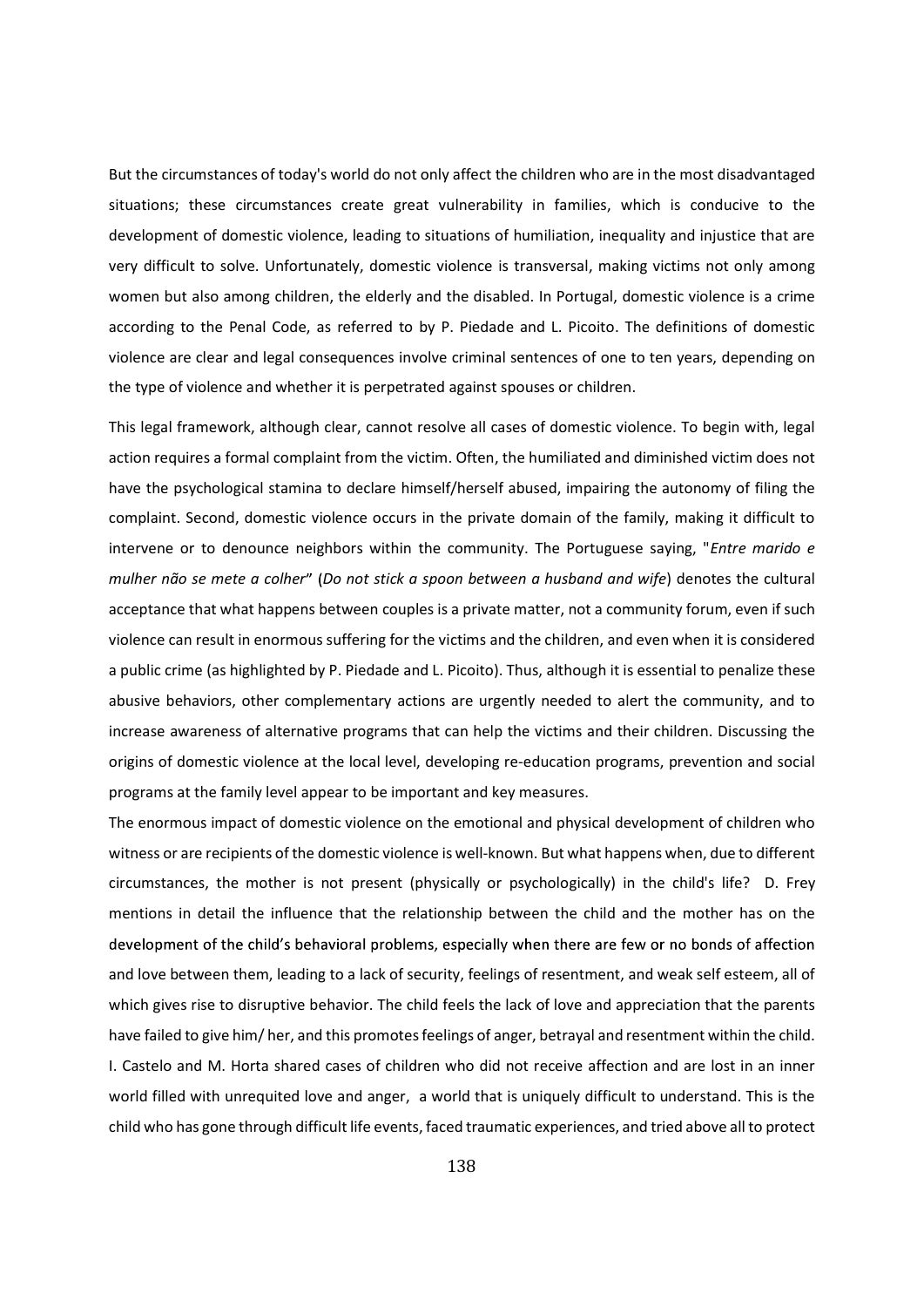his love for the parental figures, and idealizes a world of all good or all bad to justify his love for those parents who have abandoned him or made him suffer.

I. Castelo, with her clinical experience reported the case of Alexander, a child born to a young mother and a child who suffers from the successive change of his mother's abusive partners, to whom at times he tries to emotionally connect , only to be rejected when the mother changes partners or when he is subject to irrational violence. Anger, despair and betrayal are matters that the psychotherapist tries to discuss with the child, knowing in advance that the young person will keep within himself the idealized image of love for parents who did not want to love him. But the anger continues, and he tests limits and tries through provocation and defiant behavior to re-confirm that he will remain unloved and alone, and he even tests limits to confirm that his grandparents (and who knows, the therapist?) will also leave him. M. Horta describes the case of a student, Samuel, who entered her class in the last year of preschool as an aggressive student, who was simultaneously very withdrawn and closed off. She reports on how her intervention with the student and how, gradually, the relation she established with the student, an educator-student relationship, was fundamental for Samuel to establish bonds with peers, to feel loved and valued, and to lower some of his defenses and let himself be loved. However, we do not know if the changes were maintained since he, in the same way he showed up- brisk and abrupt, disappeared from the teacher and the school.. This case draws our attention to the importance of the teacher-student relationship for the emotional and social development of the child. This relationship is particularly important in those children who are most vulnerable and have the greatest difficulties. However, this case also highlights is that any intervention with these children has to be a coordinated intervention, involving more than one institution.

The urgency of detecting these situations and acting decisively is now recognized by most countries. This involves national policies on child protection, schools and preschools, parental education, and raising the level of social awareness of the fundamental importance of children's interaction with adults. Also to be highlighted, is the role of affect as a basis of intellectual and emotional development, the negative role of stress in child development, and how early interactions between children and their parents affect the child's ability to learn to cope with stress and other life circumstances. Compared to the social costs of doing nothing to reduce risks, corrective policies and preventive programs are not excessively expensive. These programs are measurably effective, not only from an educational but also from as an economic point of view. It is estimated that for every dollar invested in child protection programs, the return is between \$ 8 and \$ 12. This economic consideration should be another compelling argument for the